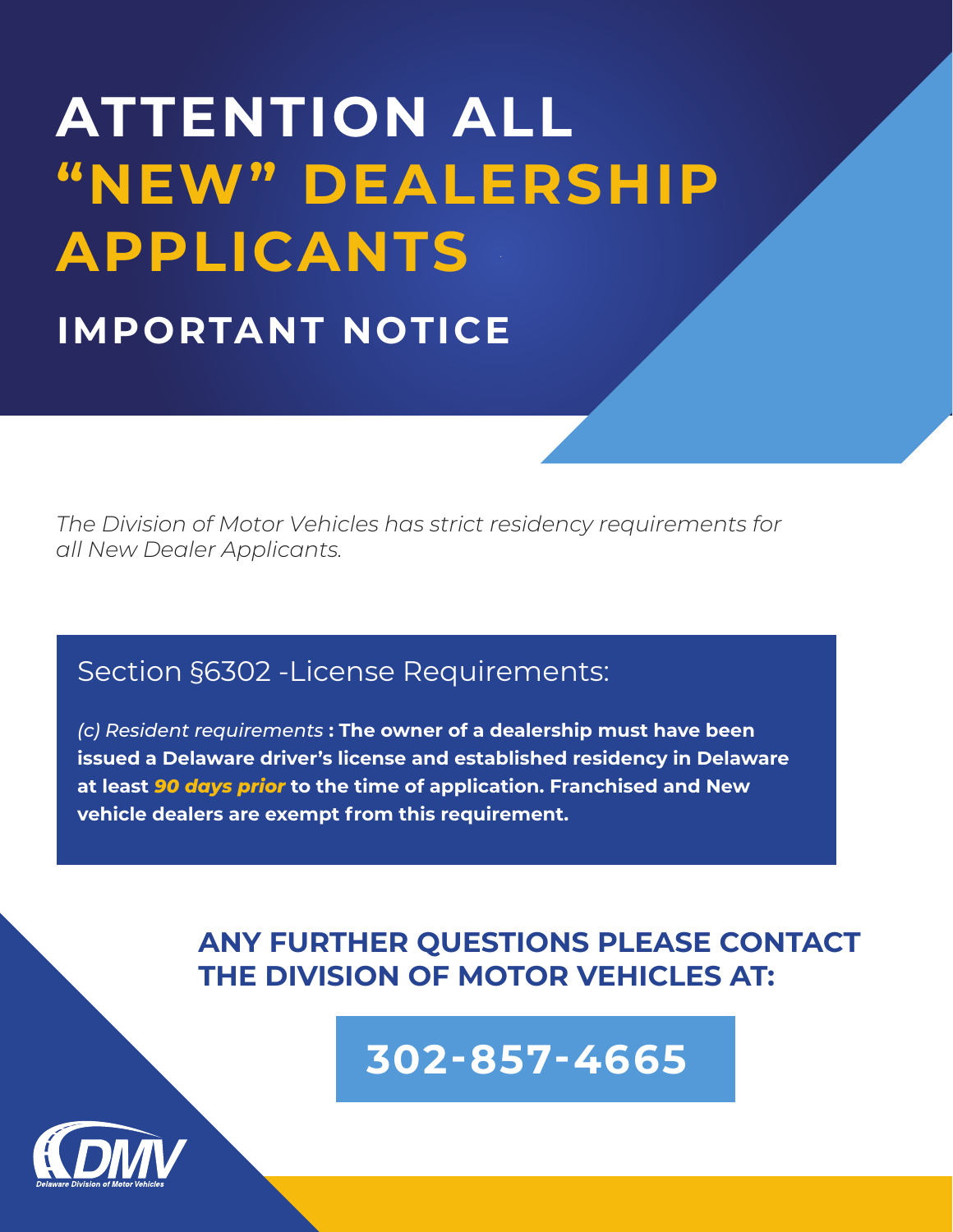

# **APPLICATION FOR DEALERSHIP LICENSE**

**As part of the approval process for a Dealer License, section 6312 of Title 21 of the Delaware Code requires that the Division of Motor Vehicles determine whether or not the applicant is of good character and has complied with and will comply with the laws of this state and other states. The Division makes this determination by reviewing each application in its entirety, as well as a criminal background check for each applicant.** 

**Please note that it is incumbent on the applicant to ensure that their application and background meet the standards set forth by the Code. Accordingly, the applicant assumes the risk that their application may not be approved if they fail to meet these standards. There will be no reimbursement for any monies expended in connection with the application process if the application is denied.** 

|                              |                                   | Date of Application: Dealer Number Assigned by DMV: Date of Application:                                                                                                                                                      |             |
|------------------------------|-----------------------------------|-------------------------------------------------------------------------------------------------------------------------------------------------------------------------------------------------------------------------------|-------------|
|                              |                                   |                                                                                                                                                                                                                               |             |
|                              |                                   |                                                                                                                                                                                                                               |             |
| 3.                           | Dealership Phone Number:          |                                                                                                                                                                                                                               |             |
|                              | 4. Dealership Address:            | the control of the control of the control of the control of the control of the control of the control of the control of the control of the control of the control of the control of the control of the control of the control |             |
|                              |                                   |                                                                                                                                                                                                                               |             |
|                              | City:                             |                                                                                                                                                                                                                               | Zip:        |
|                              |                                   |                                                                                                                                                                                                                               |             |
|                              | 4. Type of Dealership (Check One) | Wholesale                                                                                                                                                                                                                     |             |
|                              | New/Franchise                     | Motorcycle/Moped                                                                                                                                                                                                              | Mobile Home |
|                              | Auction                           | Trailer                                                                                                                                                                                                                       | Used        |
|                              | Recycler/Salvage <sup>(</sup>     |                                                                                                                                                                                                                               |             |
|                              |                                   |                                                                                                                                                                                                                               |             |
|                              |                                   | A Copy of the Lease agreement must be submitted with application.                                                                                                                                                             |             |
|                              |                                   |                                                                                                                                                                                                                               |             |
|                              |                                   |                                                                                                                                                                                                                               |             |
| MV29 9/21<br>Page 1 out of 4 |                                   |                                                                                                                                                                                                                               |             |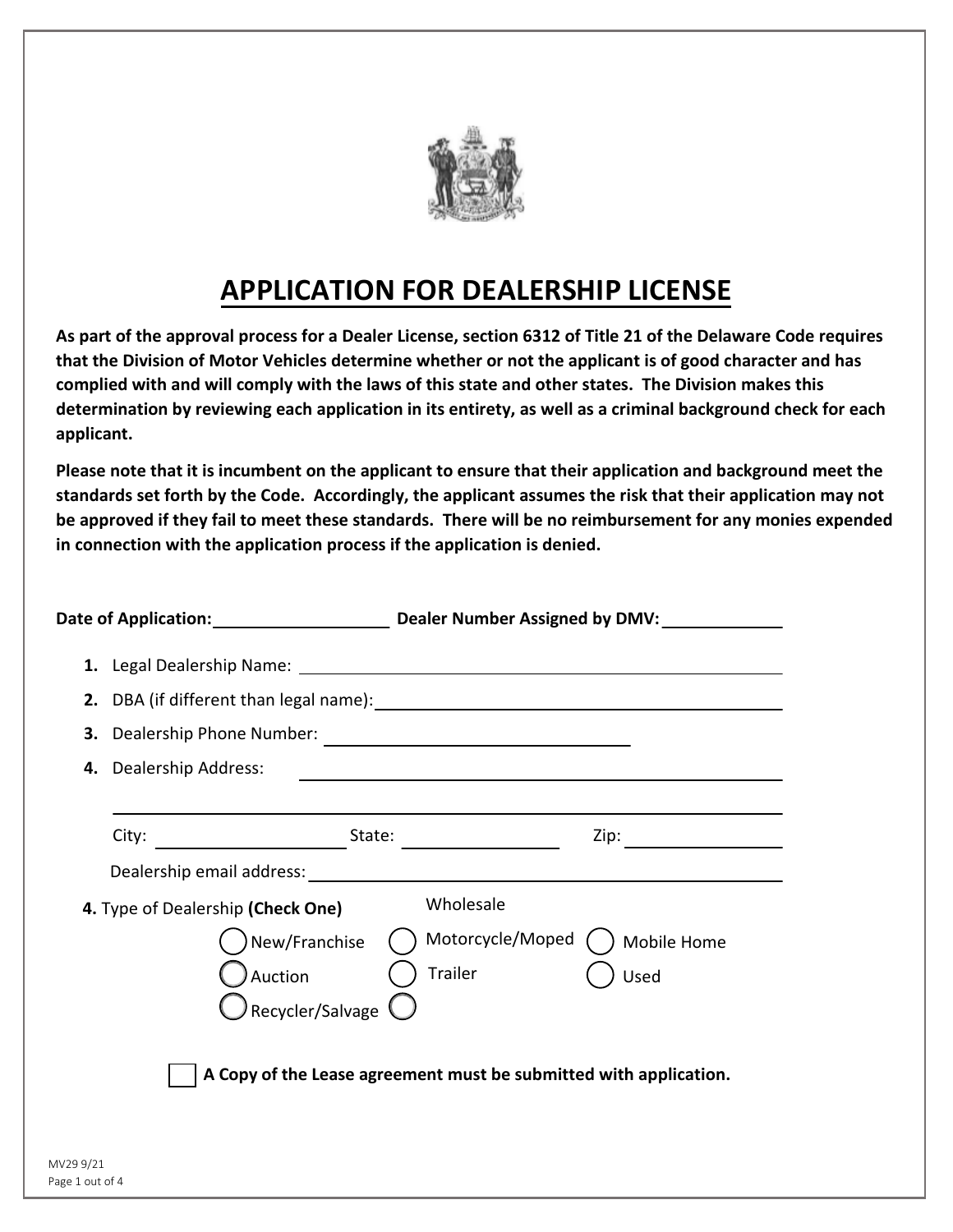- **5.** List Name, Home Address, Birth Date, and Driver License number of**:**
	- **Principal Officer (All officers must complete questions 5-9)**
		- o **Officer Title (CFO, CEO, COO, President, Vice President, Sole Member, Partner, or Sole Proprietor)**

**Note: Delaware driver's license must be valid for 90 days prior to application date for all owners of used/wholesale vehicle dealers. If more than three (3) spaces are needed for owner information, please make copies of this page and attach to application.**

| Home Address   |    |                                                                                                                                                         |            |
|----------------|----|---------------------------------------------------------------------------------------------------------------------------------------------------------|------------|
| City           |    | State ___________ Zip Code ____<br><u> 1980 - Johann Barbara, martxa alemaniar amerikan basar da a</u>                                                  |            |
| Home Phone No. |    |                                                                                                                                                         | <b>DOB</b> |
| 6.             |    | Has the individual named in Section 5:                                                                                                                  |            |
| Yes            | No |                                                                                                                                                         |            |
|                |    | been convicted of an offense other than a traffic violation?                                                                                            |            |
|                |    | been subject to any disciplinary action, past or pending, by any administrative,<br>governmental or regulatory body?                                    |            |
|                |    | been charged with a violation of any statute, rule, regulation or ordinance of any<br>municipal, administrative, regulatory or other governmental body? |            |
|                |    | do any of the above named individuals owe taxes or obligation to the State of<br>Delaware?                                                              |            |
|                |    | Please provide explanation for any of the above questions that are answered "Yes".                                                                      |            |

**All Delaware residents are required to provide a copy of their criminal history for all owners and officers of the dealership. Residents of Delaware that have been in the State for less than two (2) years must attach a state certified criminal history from their last state of residency in** *addition* **to their Delaware criminal history. Nonresidents must provide a state certified criminal history for owners and officers from their current state. The State Bureau of Identification is located at 600 S. Bay Road Suite 1, Dover, DE 19901. Anyone in need of scheduling a Delaware Criminal History appointmentshould call 302-739-2528. There is a charge for this service.**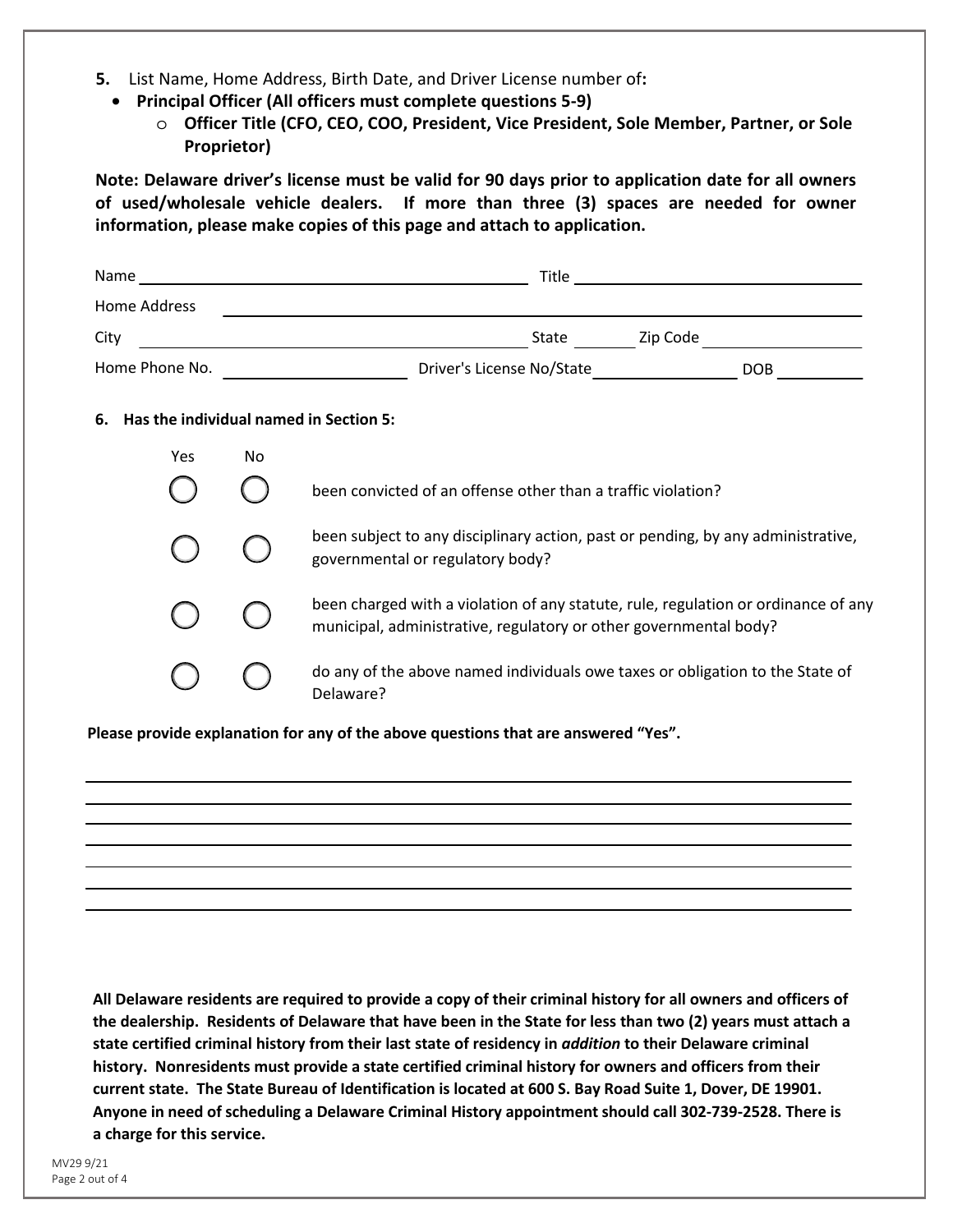#### **7. Complete the following if the officer in Section 5 has been previously employed in vehicle sales:**

| Name of Employee                                                    | Name of Dealer                                                                                                                                                                                                                                                                                                                                                                                                                                                                                                                                                                                     | State                         | Date Employed (from-to) |
|---------------------------------------------------------------------|----------------------------------------------------------------------------------------------------------------------------------------------------------------------------------------------------------------------------------------------------------------------------------------------------------------------------------------------------------------------------------------------------------------------------------------------------------------------------------------------------------------------------------------------------------------------------------------------------|-------------------------------|-------------------------|
| Name of Employee                                                    | Name of Dealer                                                                                                                                                                                                                                                                                                                                                                                                                                                                                                                                                                                     | State                         | Date Employed (from-to) |
| Name of Employee                                                    | Name of Dealer                                                                                                                                                                                                                                                                                                                                                                                                                                                                                                                                                                                     | State                         | Date Employed (from-to) |
| a.                                                                  | List the Names of References (must be an individual, non-relative, and not a co-applicant (2 required)                                                                                                                                                                                                                                                                                                                                                                                                                                                                                             |                               |                         |
| Name                                                                | Address                                                                                                                                                                                                                                                                                                                                                                                                                                                                                                                                                                                            |                               | Telephone               |
|                                                                     |                                                                                                                                                                                                                                                                                                                                                                                                                                                                                                                                                                                                    |                               |                         |
| b.                                                                  |                                                                                                                                                                                                                                                                                                                                                                                                                                                                                                                                                                                                    |                               |                         |
| Name                                                                | Address<br>I/we further certify under the penalties provided by law that I/we have read and understand all                                                                                                                                                                                                                                                                                                                                                                                                                                                                                         |                               | Telephone               |
| Regulations.                                                        | information requested and requirements stated on this application. The answers are true and<br>correct to the best of my/our knowledge. I/we understand that any dealership license issued is<br>subject to suspension for violation(s) of Title 11 or Title 21 of the Delaware Code; any<br>violation(s) of Delaware Law; or any violation(s) of the Division of Motor Vehicles Rules and<br>I/we hereby certify that there are no misrepresentations or falsifications in the information stated<br>in this application. I/we am/are aware that false or misleading statements will be cause for |                               |                         |
|                                                                     | rejection or revocation of dealer's license and privileges. Any violation of the laws and<br>regulations may result in the suspension of my vehicle dealer's license.                                                                                                                                                                                                                                                                                                                                                                                                                              |                               |                         |
| Sworn and Subscribed<br>Before me on this __ Day of _____<br>A.D.20 |                                                                                                                                                                                                                                                                                                                                                                                                                                                                                                                                                                                                    | <b>Signature of Applicant</b> | Title                   |